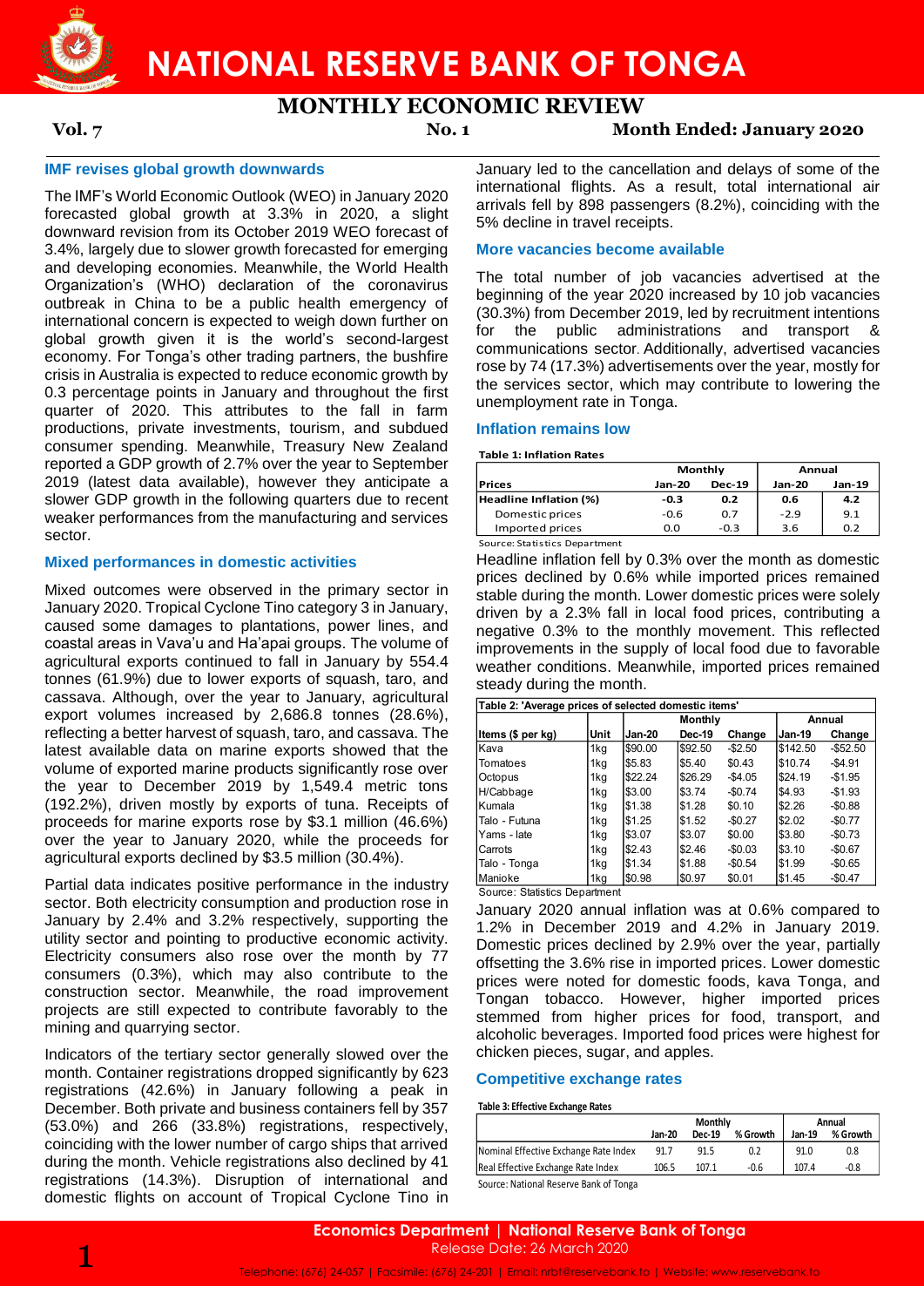

## **MONTHLY ECONOMIC REVIEW**

| Table 4: Bilateral Exchange Rates |               |               |         |  |  |  |  |  |
|-----------------------------------|---------------|---------------|---------|--|--|--|--|--|
|                                   | <b>Jan-20</b> | <b>Dec-19</b> | Jan-19  |  |  |  |  |  |
| USD/TOP                           | 0.4354        | 0.4349        | 0.4422  |  |  |  |  |  |
| AUD/TOP                           | 0.6327        | 0.6309        | 0.6171  |  |  |  |  |  |
| NZD/TOP                           | 0.6576        | 0.6596        | 0.6520  |  |  |  |  |  |
| <b>FJD/TOP</b>                    | 0.8987        | 0.8939        | 0.8982  |  |  |  |  |  |
| JPY/TOP                           | 47.4876       | 47.3495       | 48.1634 |  |  |  |  |  |
| GBP/TOP                           | 0.3319        | 0.3307        | 0.3421  |  |  |  |  |  |
| EUR/TOP                           | 0.3911        | 0.3905        | 0.3864  |  |  |  |  |  |
| CNY/TOP                           | 2.8329        | 2.8293        | 2.8770  |  |  |  |  |  |

The Nominal Effective Exchange Rate (NEER) dex slightly increased ver the month as the USD and AUD depreciated against the OP. The Real Effective Exchange Rate (REER) index, however, leclined reflecting the monthly decline in Tonga's inflation rate.

Source: Banking Systems

Over the year, the NEER increased while the REER decreased, reflecting Tonga's lower headline inflation rate relative to its trading partners. This indicates an improvement in Tonga's international competitiveness.

#### **Total OET payments exceeded total receipts**

|                                     | Monthly       |               |          | Annual |          |  |
|-------------------------------------|---------------|---------------|----------|--------|----------|--|
|                                     | <b>Jan-20</b> | <b>Dec-19</b> | % Growth | Jan-19 | % Growth |  |
| Foreign Reserves (\$ in million)    | 482.9         | 487.4         | $-0.9$   | 478.9  | 0.8      |  |
| (Import Coverage (months)           |               | 7.8           |          | 8.1    |          |  |
| Source: National Reserve Bank Tonga |               |               |          |        |          |  |

Source: National Reserve Bank Tonga

The official foreign reserves declined by \$4.6 million to \$482.9 million, equivalent to 7.5 months of imports. However, the foreign reserves rose by \$3.9 million over the year due to receipts of budget support, grants, and project funds from development partners.

| Table 6: Overseas Exchange Transactions |
|-----------------------------------------|
| Overseas Exchange Transactions          |

| <b>Overseas Exchange Transactions</b> |               |                |          |          |          |          |  |  |
|---------------------------------------|---------------|----------------|----------|----------|----------|----------|--|--|
|                                       |               | <b>Monthly</b> |          | Annual   |          |          |  |  |
|                                       | <b>Jan-20</b> | <b>Dec-19</b>  | % Growth | Jan-20   | Jan-19   | % Growth |  |  |
| <b>Overall Balance</b>                | $-4.6$        | $-2.1$         | $-118.1$ | 3.9      | 54.9     | $-92.8$  |  |  |
| <b>Current Account</b>                | -8.5          | $-2.3$         | $-271.6$ | $-18.7$  | 24.6     | $-176.3$ |  |  |
| Merchandise Trade                     | $-34.9$       | $-32.5$        | $-7.2$   | $-410.4$ | $-412.6$ | 0.5      |  |  |
| Services                              | 4.9           | 0.2            | 2466.5   | 27.9     | 23.8     | 17.3     |  |  |
| Income                                | $-1.2$        | 1.6            | $-179.4$ | 2.0      | 7.1      | $-71.9$  |  |  |
| Transfers                             | 22.7          | 28.5           | $-20.4$  | 361.8    | 406.3    | $-10.9$  |  |  |
| <b>Capital Account</b>                | 2.0           | 3.1            | $-36.3$  | 31.3     | 34.7     | $-9.9$   |  |  |
| <b>Financial Account</b>              | 2.0           | $-2.9$         | 166.7    | $-8.6$   | $-4.4$   | $-95.0$  |  |  |

Source: Banking Systems

The overall Overseas Exchange Transactions (OET) deficit widened over the month, driven by a higher deficit in the current account. This was due mainly to oil import payments, transfer of profits offshore, and business import payments for goods and services. The current account receipts declined by \$8.5 million due to lower private transfers following the high level of remittances received in December 2019. Proceeds from exports and services also declined and outweighed the slight increase in income receipts.

Although the capital account recorded a lower surplus, this was attributed to lower capital receipts as no capital payments were recorded during the month. Additionally, the lower interbank payments improved the financial account to record a surplus in January 2020.

Annually, the overall OET balance surplus of \$3.9 million was attributed mainly to higher receipts from travel and official capital receipts for construction purposes. These

**Vol. 7 No. 1 Month Ended: January 2020**

movements had offset the higher payments for offshore investment, income, and private transfers.

### **Broad money declined**

| <b>Table 7: Broad Monev</b> |               |               |          |               |          |  |  |  |
|-----------------------------|---------------|---------------|----------|---------------|----------|--|--|--|
|                             |               | Monthly       | Annual   |               |          |  |  |  |
|                             | <b>Jan-20</b> | <b>Dec-19</b> | % Growth | <b>Jan-19</b> | % Growth |  |  |  |
| Broad money (\$ in million) | 592.5         | 602.2         | $-1.6$   | 598.3         | $-1.0$   |  |  |  |
| Net Foreign Asset           | 495.7         | 502.5         | $-1.3$   | 502.2         | $-1.3$   |  |  |  |
| Net Domestic Asset          | 97.3          | 100.4         | $-3.1$   | 96.4          | 0.8      |  |  |  |

Source: Banking System, National Reserve Bank of Tonga

Over the month and year, broad money decreased again by \$9.8 million and \$5.8 million, respectively, to \$592.5 million. Lower net foreign assets underpinned this decline in broad money. Net foreign assets declined over the month as a result of the lower foreign reserves, and it fell over the year due to higher foreign liabilities. Net domestic assets also supported the monthly decline due to higher government deposits. However, it slightly rose over the year, partially offsetting the decline in net foreign assets. 0.6596 0.6520 USD and AUD<br>
0.898 0.897 0.997 and AUD<br>
47.3495 3.692 and the EFI exclusive the content of the REER<br>
0.3307 0.3421 Exchange Rate (REER) Net Foreign Asset<br>
0.3307 0.3421 index, however,  $\frac{1}{3}$  increding the

#### **Lower liquidity**

| Table 8: Reserve money                                 |        |       |                 |        |          |  |  |  |
|--------------------------------------------------------|--------|-------|-----------------|--------|----------|--|--|--|
| Monthly<br><b>Annual</b>                               |        |       |                 |        |          |  |  |  |
|                                                        | Jan-20 |       | Dec-19 % Growth | Jan-19 | % Growth |  |  |  |
| Reserve money (\$ in million)                          | 301.3  | 305.1 | $-1.2$          | 326.2  | $-7.6$   |  |  |  |
| Source: Banking System, National Reserve Bank of Tonga |        |       |                 |        |          |  |  |  |

Liquidity in the banking system decreased over the month and year, by \$3.8 million and \$24.9 million respectively to \$301.3 million. The monthly decline was attributed mainly to a drop in the currency in circulation following its high demand in the previous month, coupled with a slight decrease in the required reserves. These declines more than offset the increase in the Exchange Settlement Account (ESA). The annual decline was a result of higher withdrawals from the Reserve Bank's vault by the commercial banks supported by lower currency circulated and lower required reserves. The contract contract the measure of the state of the banks' total loans to deposit ratio of the measure of the banks' total loans in the state of the state of the state of the state of the state of the state of the state

#### **Slower credit growth**

| <b>Table 9: Total Lending</b> |               |               |          |                                           |  |  |  |  |
|-------------------------------|---------------|---------------|----------|-------------------------------------------|--|--|--|--|
| Monthly<br>Annual             |               |               |          |                                           |  |  |  |  |
|                               |               |               |          | % Growth                                  |  |  |  |  |
| 499.3                         | 500.9         | $-0.3$        |          | 3.4                                       |  |  |  |  |
| 239.7                         | 239.0         | 0.3           |          | 7.8                                       |  |  |  |  |
| 259.6                         | 261.8         | $-0.8$        |          | $-0.3$                                    |  |  |  |  |
| 0.0                           | 0.1           | $-100.0$      |          | $-100.0$                                  |  |  |  |  |
|                               | <b>Jan-20</b> | <b>Dec-19</b> | % Growth | Jan-19<br>482.8<br>222.3<br>260.2<br>0.31 |  |  |  |  |

Source: Banking System, National Reserve Bank of Tonga

The banks' total lending declined further by \$1.6 million in January 2020 to \$499.3 million, owing mostly to a decline in household loans for all categories. Lending to businesses slightly increased, underpinned by higher loans offered to public enterprises, professional & other services, tourism, and construction sectors.

More lending to businesses such as public enterprises, manufacturing, professional & other services, and tourism, pushed up total lending over the year by \$16.4 million (3.4%). This offsets the slight decline in household loans, which was mainly driven by lower other personal and